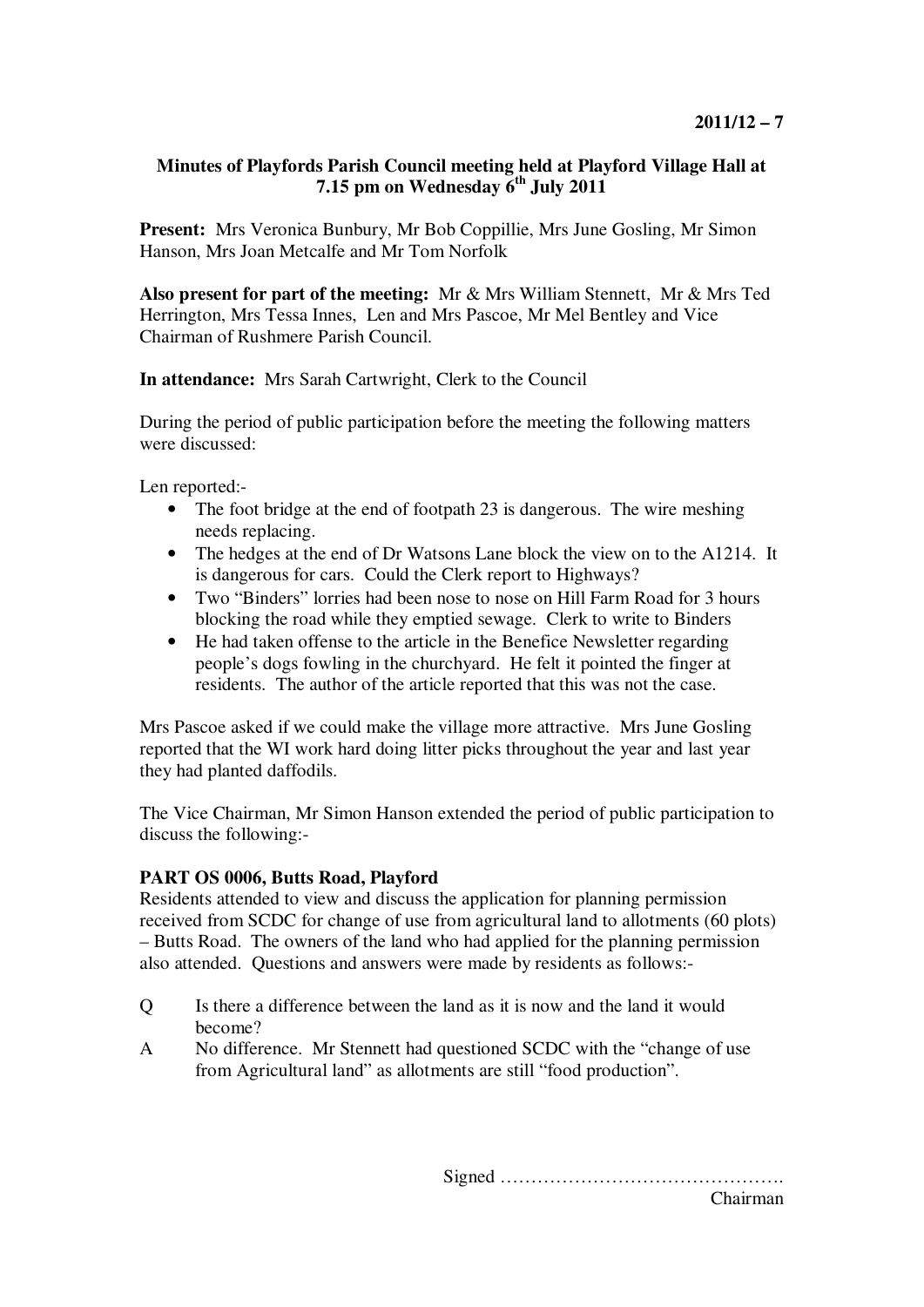- Q Are there going to be sheds?<br>A Yes one reason why plannin
- Yes, one reason why planning permission had been sort. They wanted to make sure that they had dotted the "I"'s and crossed the "t"'s.
- Q If I wanted an allotment could I have one?
- A Yes, if you joined Kesgrave Allotment Society.
- Q Do the allotments have anything to do with Kesgrave Town Council?
- A No. It is a private business arrangement. Mr Stennett was approached five or six years ago. He will be the landlord and set out the conditions of lease. Sheds will be allowed and there will be a composting loo. There will be no fixed structures other than for the supply of water. They are going to put a wire fence to the north east boundary. There will be no boundary change.
- Q It is most unfortunate to be called Kesgrave Allotment Society if nothing to do with them.
- A Kesgrave Allotment Society approached Rushmere Parish Council for land for allotments some time ago but Rushmere could not help.
- Q Allotments are fine however won't they eventually become shaby with Polly tunnels and green houses?
- A As far as poly tunnels are concerned you need planning approval.
- Q How many parking places will there be/provisions for cars?
- A 15 20 places. Cars will also be able to park next to there own allotment.
- Q The big problem is the access. There could potentially be a lot of cars at a weekend? The road peters out into a 4 metre wide track. Cars will not be able to pass?
- A Highways have no issue
- Cmt. Screening is a concern. The allotments are going to be very visible. There is a super hedge in Rushmere screening the allotments. You wouldn't even notice there were any allotments there. Screening would shut out the slightly negative effect.
- Cmt. What about the height measurements of huts? Height restriction should be matter of concern
- Cmt. It is a shame no one from Kesgrave Allotment Society was at the meeting.

The discussion ended at 7.55 pm. With Councillors permission Mr Simon Hanson moved "Planning", Item Number 11 to the first item to be dealt with on the Agenda.

> Signed ………………………………………. Chairman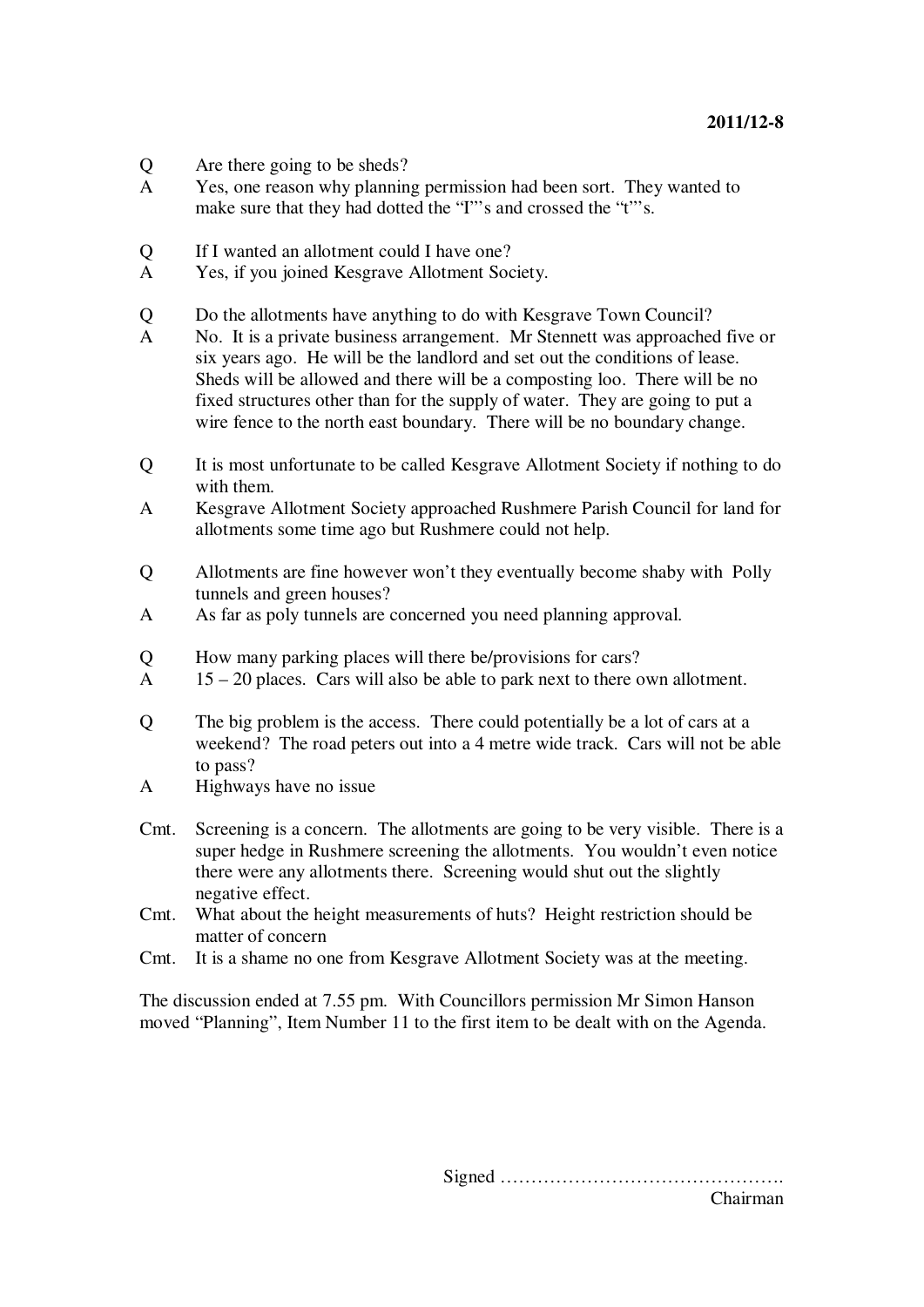# **1. Apologies for Absence**

Apologies were received from Mr Steven Hudson and Dr John Day. It was noted that County Councillor Peter Bellfield was unable to attend. No police representative was available.

# **2. Declarations of Members' Interests in any items on this Agenda**

Mrs June Gosling declared an interest as a member of the Parish Hall Committee. Mr Tom Norfolk declared an interest as a friend of Mr & Mrs William Stennett. This was written in the "Declaration of Interest" book and signed by the Chairman.

# **3. Planning Applications:**

i) New Proposals

# **C/11/1395 Part OS 0006, Butts Road, Playford**

**Change of use from agricultural land to allotments (60 plots)** 

Councillors voted to support the application for allotments with the proviso of hedge screening. It was RESOLVED to:

• Write to SCDC informing them of our decision.

ii) Planning procedure - Circulated to Councillors before the meeting. It was **RESOLVED** that:

- We adopt the procedure of holding an ad hoc meeting when a planning application comes in that does not fall within the normal meeting timescale.
- We inform neighbours of the planning application and date and time of meeting when the Parish Council will be discussing it

## **iii)** Report on Approvals

# **C/11/0357 Part of Playford Heath, Doctor Watsons Lane, Playford Change of use of farmland to cemetery, construction of vehicular access & parking**

Permission has been granted by SCDC

# **C/11/0954 Pantiles, Spring Meadow, IP6 9ED**

**Retention of single-storey lean-to garage** 

Permission has been granted by SCDC

## **C11/0804 Playford Grange, Playford Mount, IP13 6PH**

**Alterations and additions including erection of extension to kitchen to form orangey and relocation of doors and windows appropriate to this:** 

- **replacement window to living room window with new timber mullion's;**
- **demolition in part of some brickwork in single-storey element to accommodate proposals.**
- **Demolition of bay window element in existing kitchen.**

Signed ……………………………………….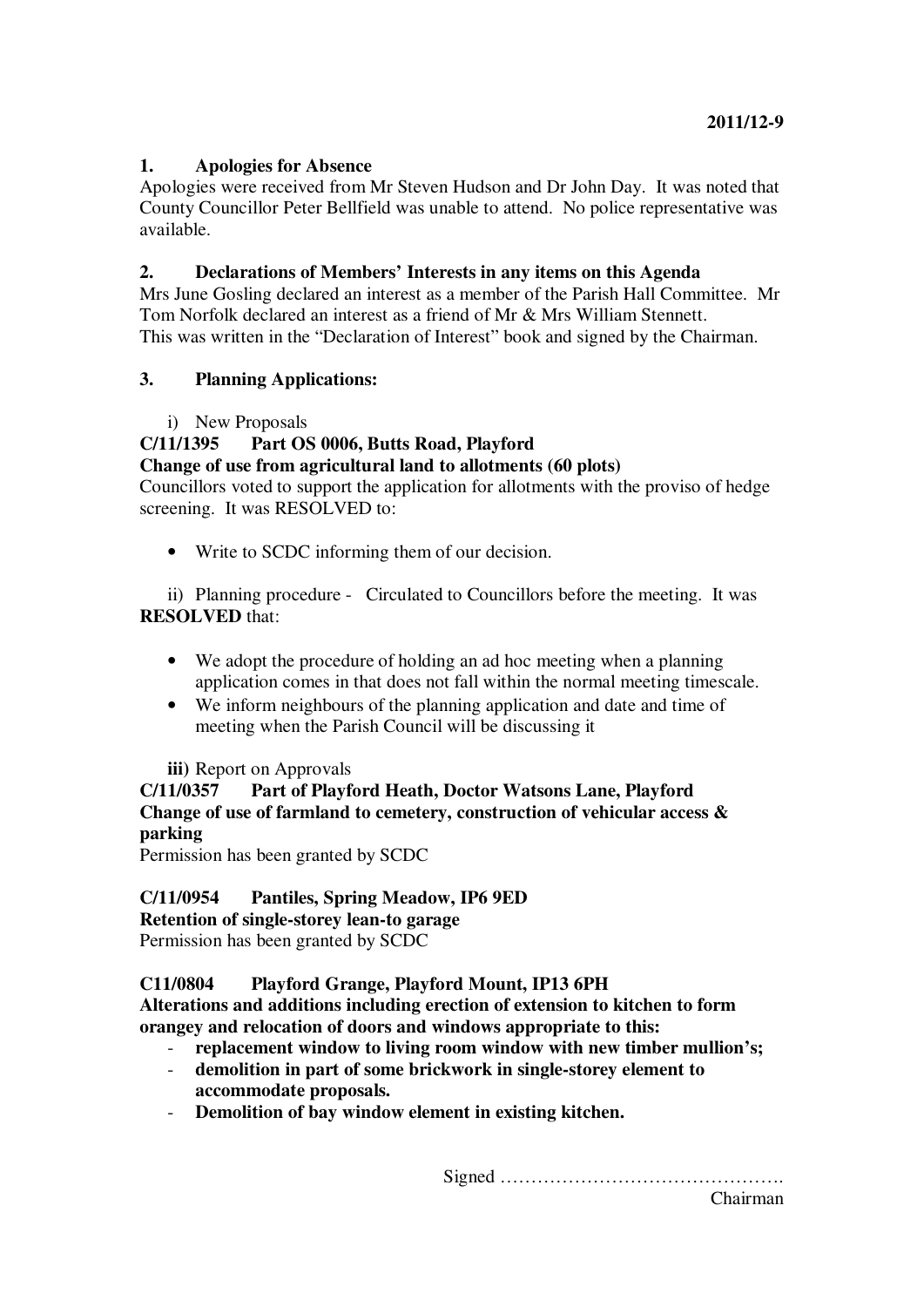Listed building consent and planning permission has been granted by SCDC

# **4. To approve the Minutes from the Meeting held on 12th May 2011**

Mr Simon Hanson commented that page 2011/12 – 4 beginning with line 29 "Emails had been received from Mrs Bennett and Mr Chris Roberts distressed that fireworks had been let of last year, without notice……" should read "an email had been received from Mrs Bennett distressed that fireworks had been let of last year, without notice. Mr Roberts wrote to suggest ways that villagers might pre-warn others about fireworks parties. It was agreed at the meeting that while villagers should expect some noisy parties around fireworks night, everyone should take steps to prewarn others about any other parties at other times of the year when fireworks are planned.

The Chairman said it would be a good idea to use Googlemail for this. It was also agreed to put a polite notice in the Benefice newsletter requesting parishioners inform their neighbours who have animals if they intend to let off fireworks. This would forewarn them".

Subject to the above amendments the minutes were approved as a true and accurate record of the discussion at that meeting, and were signed by the Chairman.

## **5. Matters Arising from the Minutes (Not covered in Agenda items listed below)**

It was reported that Dr Dan Poulter is unable to attend Suffolk Open Weekend An advertisement will be in the October, November and December edition of the Benefice Newsletter asking householders to be mindful of animals/pet owners when letting off fireworks.

## **6. Report by District Councillor Steven Hudson**

A written report has been received from Mr Steven Hudson which Mr Simon Hanson read out. The report is to be circulated to Councillors.

## **7. Report by Police**

It was noted that no police representative was available to attend but a short report had been received. There has been no recorded crimes in the parish of Playford in May or June of this year. There have also been no other significant incidents in the parish requiring a police response during this time.

Reports of the 12PT meeting for  $23^{\text{rd}}$  May and the PCEM meeting held on  $6^{\text{th}}$  June 2011 had been circulated to Councillors. Mrs Veronica Bunbury had attended the 12PT meeting on the  $6<sup>th</sup>$  June and reported back. The next 12PT meeting is to be held on the  $18<sup>th</sup>$  July 2011. The next PCEM meeting is to be held on  $11<sup>th</sup>$  July.

> Signed ………………………………………. Chairman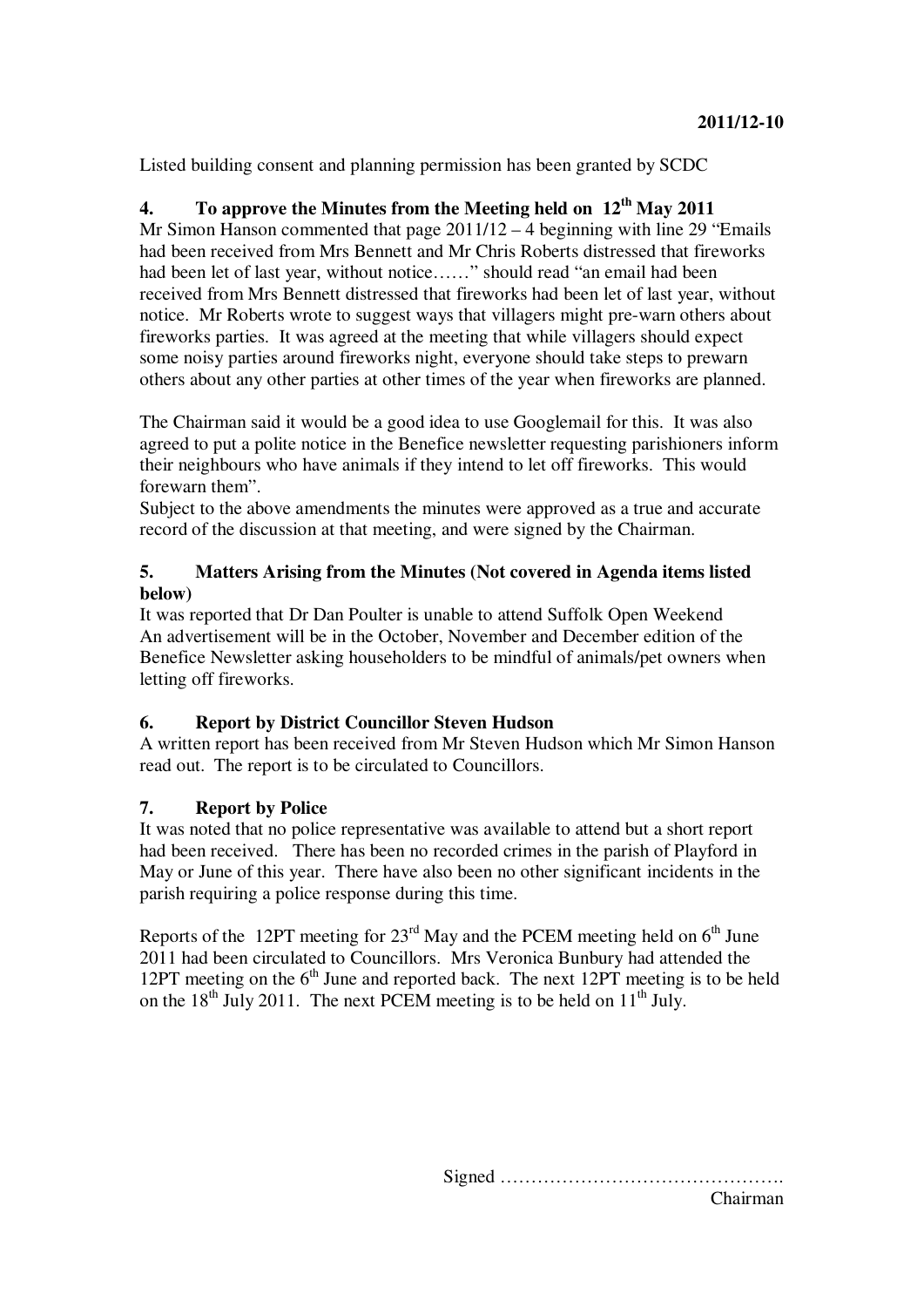## **8. Highways and Footpaths**

Prior to the meeting Dr John Day had informed the Clerk that the problems relating to Butts Road outside High Meadows is in the hands of Mr Derek Oldham. ACTION: To be chased before the next Parish Council meeting.

Councillors reported that the vegetation obstructing the sign "Hall Farm Road" has been cut back.

The "directional" sign that was damaged in a car collision has been erected on Playford Road.

The clerk has been in touch with Debbie Adams regarding the following matters:-

- The overgrown layby in Spring Meadow.
- Footpath 7 running from Church Lane to Spring Meadow which too is overgrown.
- Footpath Number 8 from Playford to Little Bealings also overgrown.

Mrs Veronica Bunbury suggested writing to Mrs Debbie Adams and thanking her for the work done on the Alder Carr. The footpath has been reinstated to a very high standard.

Mr Tom Norfolk asked if we could fill the gap in the hedge from the playingfield onto Butts Road. The Vice Chairman Mr Simon Hanson said he would investigate shrubs to plant.

Mrs Joan Metcalfe sent an email asking if the edges and hedges at the end of and down Brook Lane could be looked at. The hedge belongs to Mr Charles Lofts who would be asked to cut them back. The Clerk arranged to meet with Mrs Joan Metcalfe to identify the problem "edges" with the view to the Community Payback Team clearing/tidying this area.

## **9. Traffic Calming**

The meeting with Mr Luke Barber regarding "white lining" had been due to take place this morning but will have to be re-scheduled due to the Chairman being taken to hospital. Speed data gathered in the past by the smiley faces has been obtained and circulated to Councillors. All agreed that the data was amazingly optimistic – cars were not travelling that fast. The timing that the data was taken was between the hours of 9 am and 10 am approximately. It was noted that perhaps if the data had been collected earlier in the morning at rush hour it might have been a different story. A discussion followed. Tractors travelling at all hours in the night/morning with all their lights on seemed a common occurrence and disturbed villagers. It was **RESOLVED** to:

Write to Mr Fenton asking him to liaise with the contractors thus ensuring that they turn off the lights not required whilst on the public highway.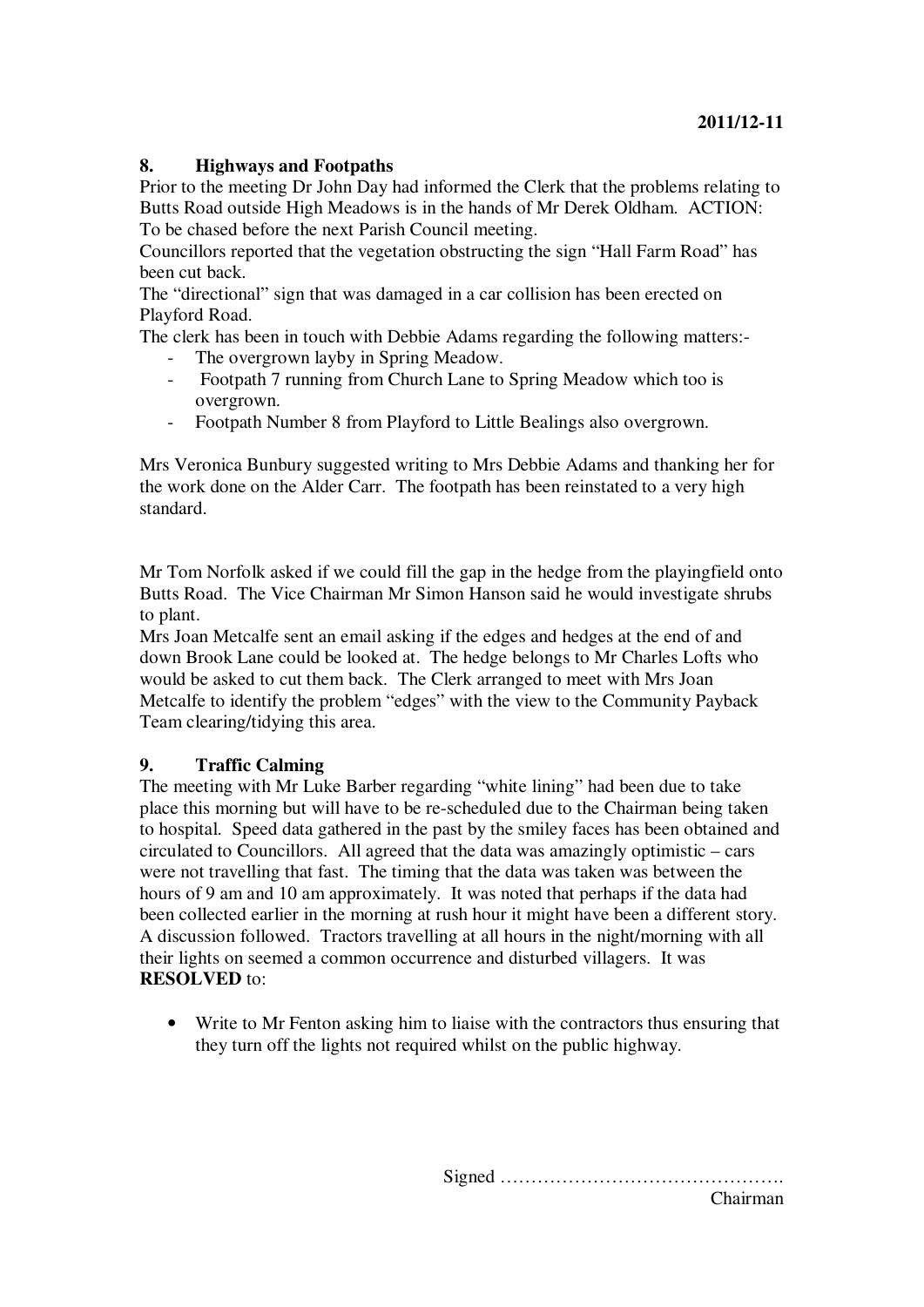#### **10. Welcome Leaflet**

Copies of the Welcome Leaflet were distributed to Councillors. It was **RESOLVED** that:

• Councillors would make amendments to the leaflet and let the Clerk have them to update the leaflet in due course.

## **12. Finance i) Reporting/authorisation of cheques**

**i)** The following cheques were authorised for payment:-

| Cheque No. $635$ |     | £16.84 Petrol $\&$ petrol can (Community Payback Team)            |
|------------------|-----|-------------------------------------------------------------------|
| Cheque No $636$  |     | £2.52 Postage - $SALC$                                            |
| Cheque No        |     | 637 £150 Clerk (Use of computer, electricity & telephone line for |
|                  |     | Year April $11 -$ April 12)                                       |
| Cheque No        | 638 | £20.61 Petrol $\&$ petrol can (Community Payback Team)            |

ii) We have heard back from BDO Stoy Haywood who require additional audit information which Mr Paul Gardiner has supplied.

| iii) | The balance of our account is:- | NS&I            | £1,752.92 |
|------|---------------------------------|-----------------|-----------|
|      |                                 | <b>Barclays</b> | £2,770.89 |

iiii) The balance of the Parish Plan account is:- £132.76 which is being held by Playford Parish Council. It was **RESOLVED** to:

• Continue holding the residue of the funds for a future Parish Plan and inform Mr Phil Holmes of this.

#### **13. Correspondence**

Data Protection. It was noted that the Council was required to register as a data controller as it held personal data in electronic form and it was **RESOLVED** that:

The annual registration fee of  $£35$  be paid to the Information Commissioners Office.

A training programme has been received from SALC for the months of July, August, September and October. It was agreed to re-visit this at the Parish Council meeting in September.

Suffolk Acre's AGM is being held on the 13 July 2011. It will be focussing on the Government's Localism Bill. Mrs Veronica Bunbury and Mrs Sarah Cartwright will attend.

Signed ……………………………………….